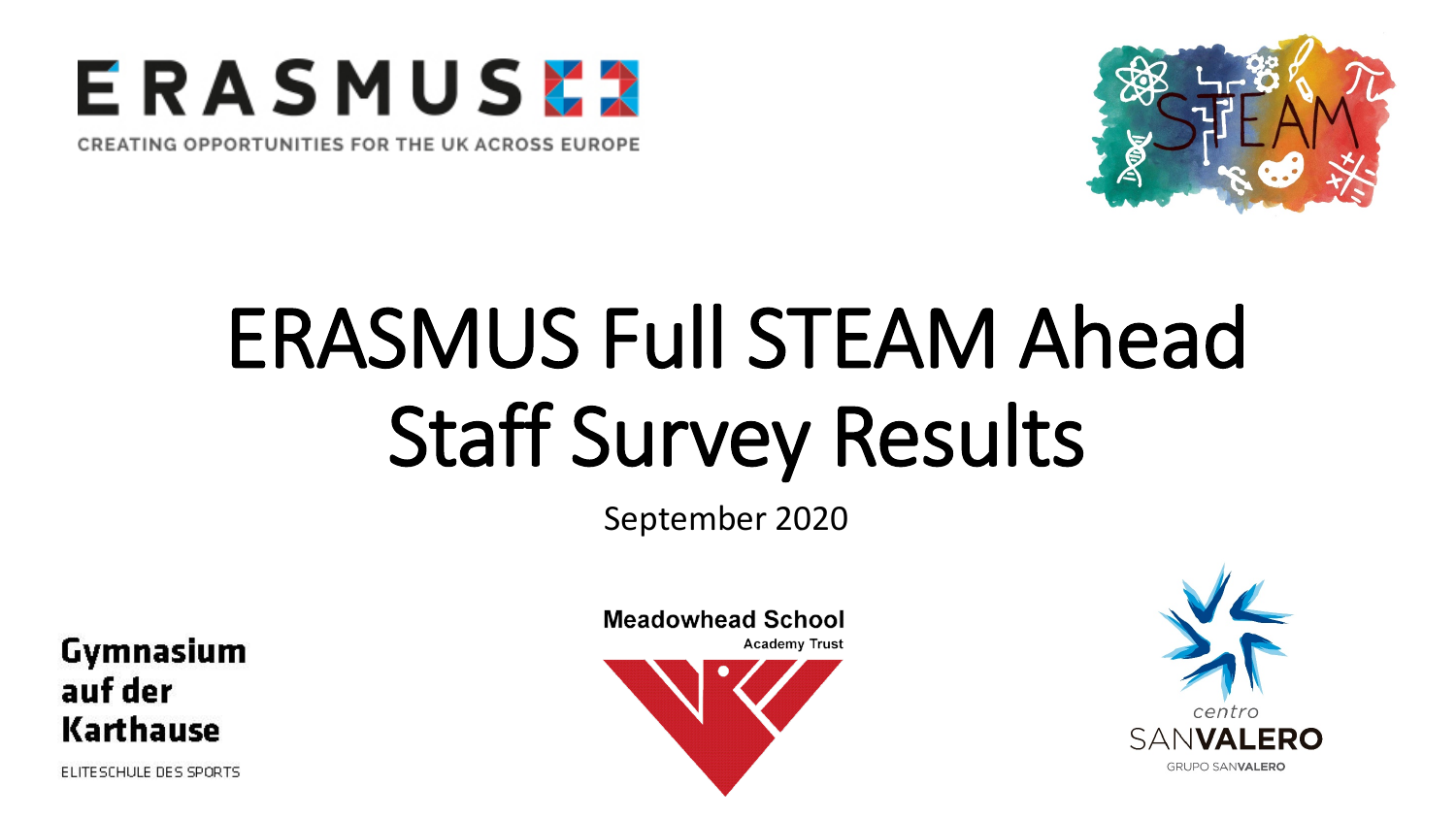Q1. Please rate (on a scale of 1-5) your enjoyment of your participation in this project

13 Responses



4.92 Average Rating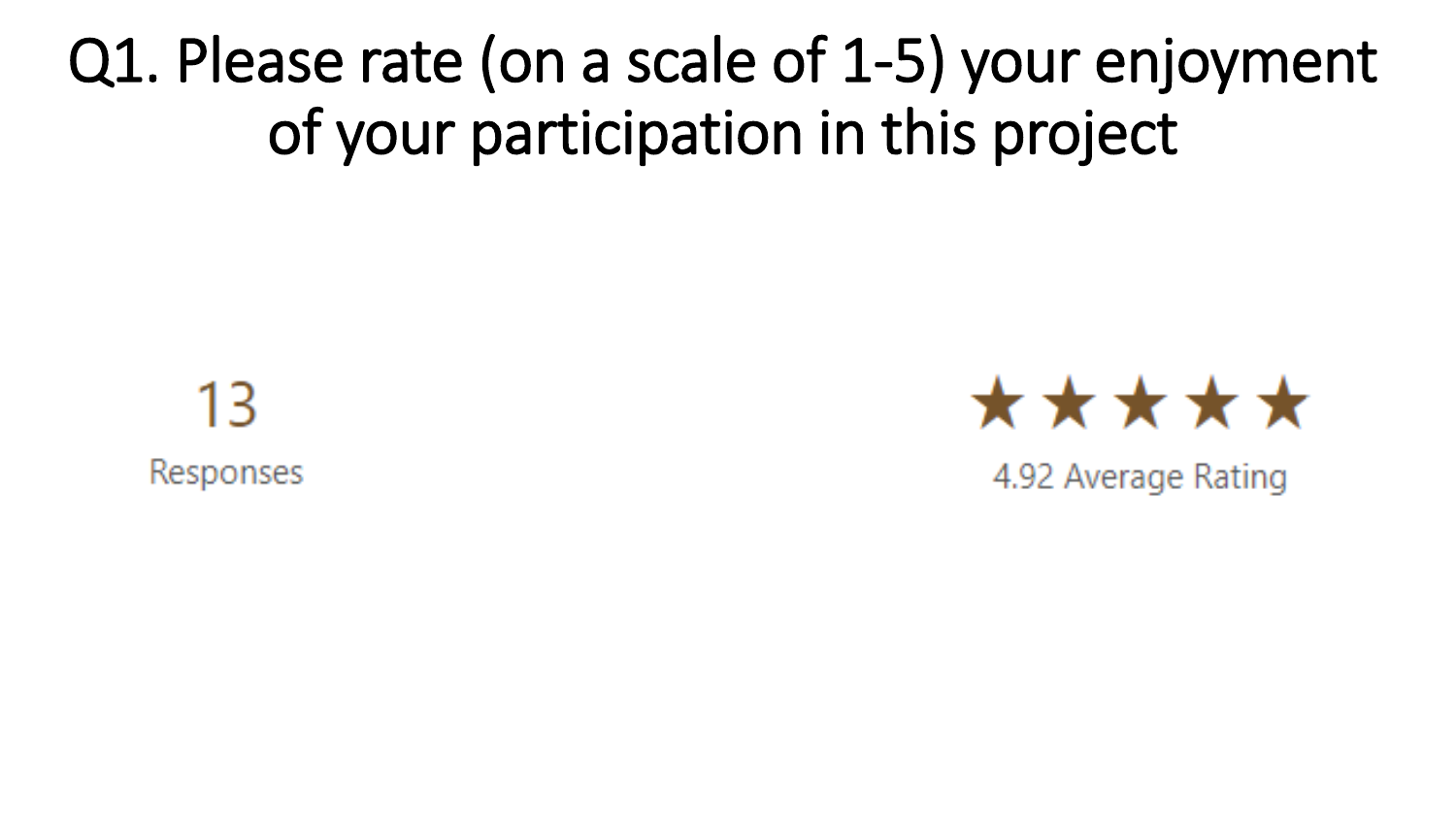#### Q2. If you took part in an overseas exchange or transnational visit, what was the impact on you personally and professionally?

- I got to know two very different cities and school systems. I exchanged a lot of material, especially for the bilingual lessons. I made good friends and will keep in touch with them after the end of the project. As a coo
- I was able to work and plan with colleagues from Spain and Germany which enabled me to get a clearer idea as to how the educational systems in other countries operate.
- Sharing of ideas with colleagues in other schools. Greater reflection on the strengths and weaknesses of my personal practice. Cultural mind opening in many ways. Improved relationships with students after working with t
- Personally, I enjoyed the cooperative working environment during the visits. Professionally, I learnt a lot about different school cultures. Generally, I increased my job satisfaction a lot.
- The visit gave me a great opportunity to learn about compulsory and higher education, career guidance, the job market and culture in Spain. I got the opportunity to work<br>and socialise with colleagues from UK, Germany and S
- Improved my level of English, learnt about other ways of working and organization of schools in other countries.
- Personally , I enjoyed getting to know work colleagues better, and professionally it was educational to see how teaching is done in another country .
- Could not be more professionally and personally gratifying. Was able to see how students were able to learn news topics related to STEAM, how teams from different countries did interact in a deep way and had time to acquire how schools from other countries did organize and where run differently from ours. On the other these activities where the best ones in the project, and we made
- The positive impact of the student exchanges and transnational visits for staff cannot be underestimated for all participants. I have developed strong STEAM knowledge and<br>skills, and better intercultural understanding wh
- Professionally: It gave me a good insight into school organisation, organisation/ curricula of Science subjects of other countries. In that way it widened my horizon. In addition other activities including university and
- I really enjoyed the chance to travel to Germany. It was really interesting to see other schools approaches to STEAM subjects. I have really enjoyed the chance to make<br>lifelong friends from other countries. I know these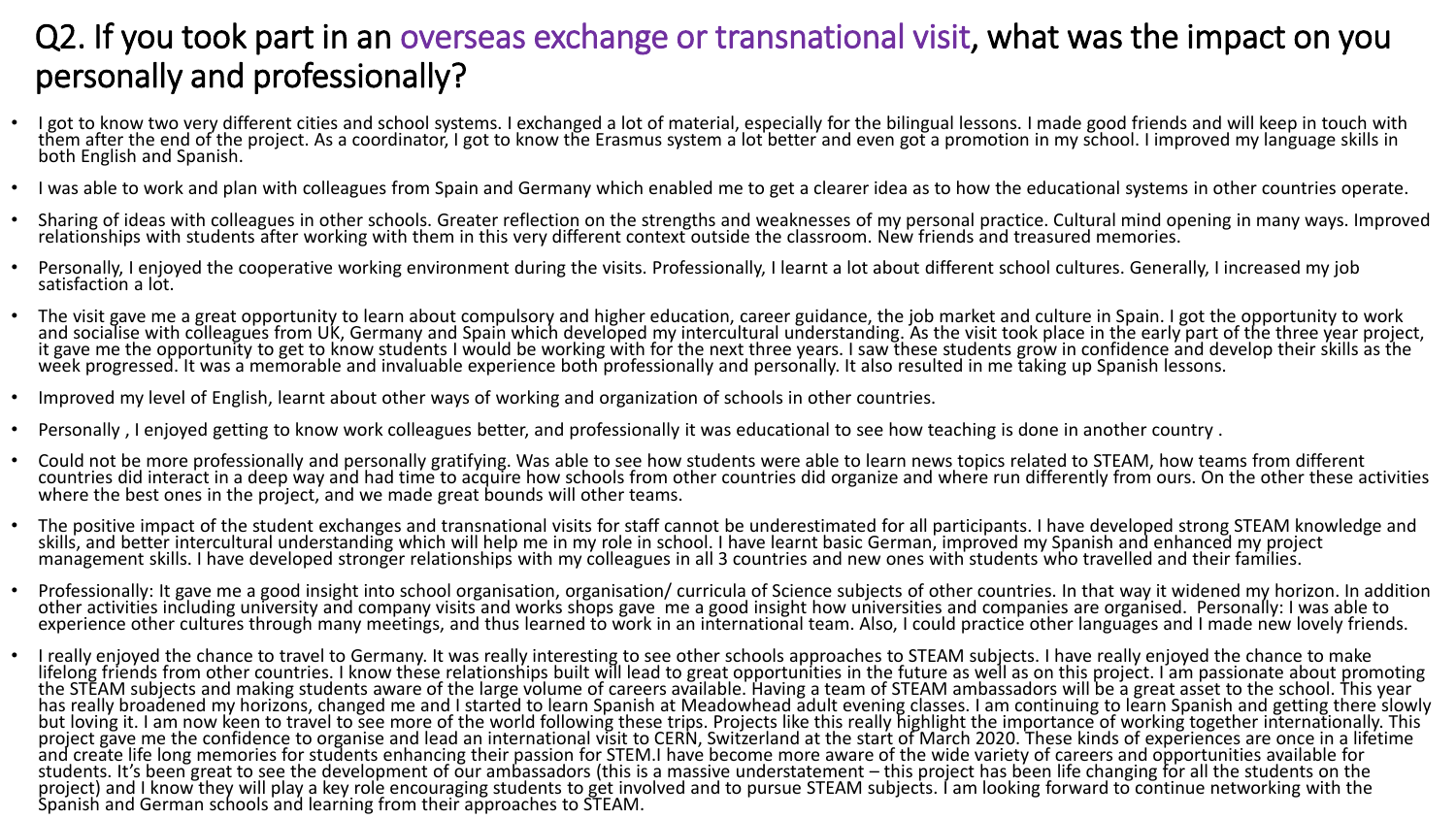### Q3. How have you benefitted from taking part in ERASMUS activities in your school for this project duration? (personally and professionally)

- I got to know students I did not teach. I improved my knowledge about STEAM related jobs and will be able to pass this knowledge on to future students. I made contacts with staff from universities and non-educational partners which will be useful for extracurricular activities in the future.
- It was brilliant to work with many different colleagues in different subject areas to enhance the learning opportunities of young people in all the schools involved.
- New links and relationships were formed across departments in my own school and with teachers abroad. This allowed us to work together creatively and to share ideas from very different perspectives. Professionally, the experience allowed me to be more self reflective professionally and it has opened up ideas and possibilities for future projects. Personally, the benefits are countless, and the workshops, visits and exchanges abroad have left me wanting to see and learn more from other cultures. Contacts made will hopefully be long term.
- I got a strong insight in the way how students from different cultures communicate and cooperate.
- Learned more about the organisation behind the Erasmus programmes.
- The activities encouraged me to continue taking an outward-looking approach to my professional work. Working across countries and with a broad range of colleagues and employers has given me the opportunity to look at how other countries, organisations and individuals do things and reflect on my own professional practice. It is always helpful to consider whether we can do things better or differently and the Erasmus activities encourage this. Personally, I benefitted from visiting a beautiful Spanish city, and experiencing Aragon Day. It also reminded me personally of the importance of collaboration and working together, despite Brexit.
- New professional contacts, improved language skills, new experience in organizing events.
- Personally it has introduced me to many more colleagues, professionally it has introduced to more resources to help me enthuse students with Maths .
- We have been able to see how students over three years have been able to interact with Steam subjects, to boost competences as communicating with other country peers and teamwork. Students have matured in a great way as most of them compromised their participation within the projects, mostly those who couldn´t travel to Germany. On the personal side, I´ve made real friends who will stand even after ending the project.
- The positive impact of this project personally and professionally has been amazing. I have also developed good relationships with the student ambassadors who I wouldn't normally engage with, and enhanced and developed new business contacts for the benefit of our school. I have a better understanding of the STEAM related job market in all 3 countries, and the skills needed to succeed in those roles. I have also learnt new skills and improved STEAM subject related knowledge.
- I got promoted, which was partly because of the Erasmus activities.
- The in school activities were fantastic. We visited a wide variety of employers and the students enjoyed creating the promotional materials for the project. The Big Bang fair was very informative for them. We learnt a lot about the vast opportunities available to students.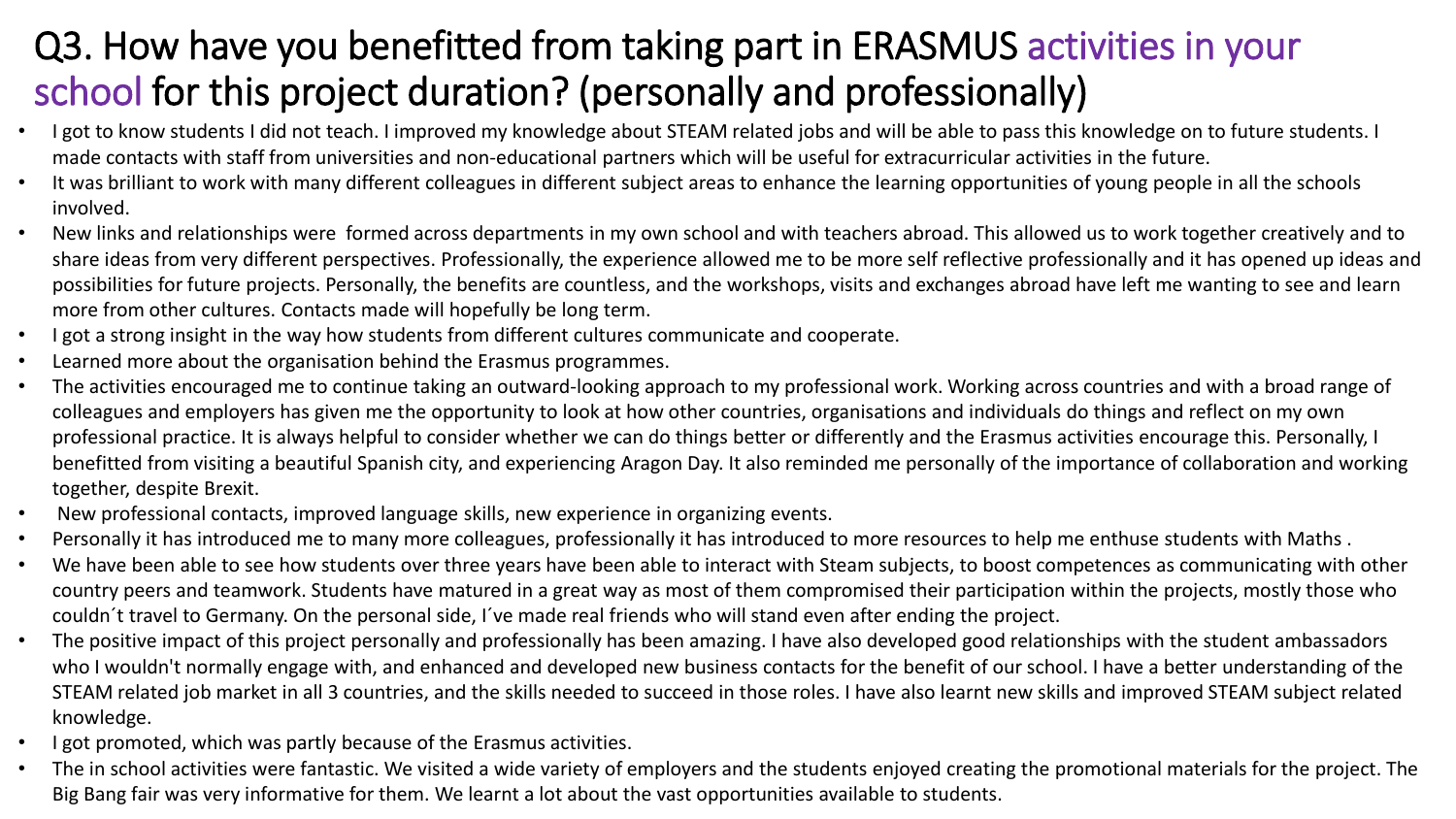### Q4. What impact has the project had on the ambassadors over the past 3 years in your opinion?

- Our students did not only improve their language skills and their knowledge about STEAM, but they also became more independent and more confident throughout the project. Some got ideas about what to study in the future and will pursue these dreams after their A-Levels in March.
- I believe they have matured into well-rounded individuals who broaden their skills and also outlook in terms of STEAM subjects as well as being able to collaborate with others both within the school and also out (Spain & Germany).
- They gained enormously in confidence and have had their horizons broadened and their minds opened in ways that they would not have experienced without this opportunity.
- They benefitted a lot because they had were involved in the planning for other groups and thus had to act with great responsibility.
- This project has had a huge impact. It has been a privilege to see the ambassadors grow and develop over the three years. Students have commented on the development of their skills and confidence, and how lucky they feel to have been part of this project. Many experienced opportunities that they would never have tried before (travelling abroad, working with students from other countries, learning about STEAM across the three nations, drinking espresso and trying new foods).
- Knowing STEAM skills and the demand for these trainings in the labour market. Have the experience of getting to know other customs, make new friends and improve your social skills and communication in English
- Definitely an increased interest in Maths, a better appreciation of the application of Maths and on a personal level many have increased in general confidence.
- They have got into STEAM subjects deeply, enhancing important competences for the workplace as teamwork, responsibility and interest in learning new things.
- The ambassadors have learnt so much to enrich their STEAM knowledge outside the normal classroom environment, the project has had a real impact on their choices going forwards. For some, it has offered a chance to try new subjects that they wouldn't usually study and gain new skills including employability. Students feel more confident and are better communicators, better at team working and are more resilient as a result of the 3 year project. They have all matured so much which has been wonderful to see over the course of the project. The vast majority have chosen to follow STEAM pathways, which is positive and in part can be attributed to the success of the programme of activities brought by this project. Parents have been overwhelmingly positive and grateful for the opportunity as they have seen the benefit and how their child has grown and gained many new skills and knowledge, and really enjoyed taking part.
- It had a great impact on their future careers an STEAM subjects. It also helped them to become more open minded toward other cultures.
- The impact on the ambassadors has been enormous. They have gained in confidence, increased their awareness of the vast number of STEAM related jobs and gained an understanding of the importance of international working friendships. They have become great ambassadors who can talk to adults and their peers with confidence about the project and the STEAM subjects.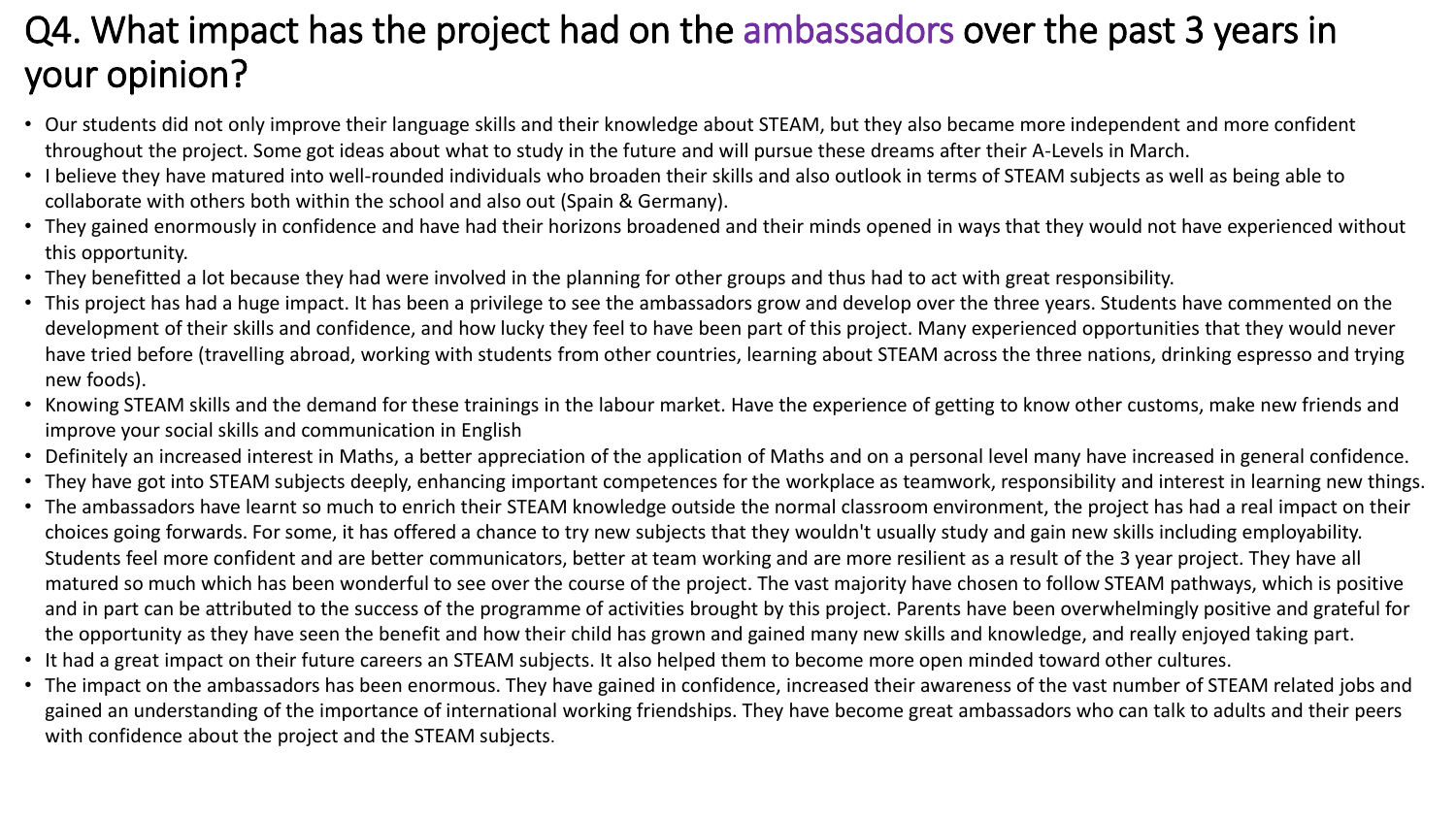Q5. Would you recommend taking part in ERASMUS (or similar) projects to your colleagues in future?



 $100\% = YFS!$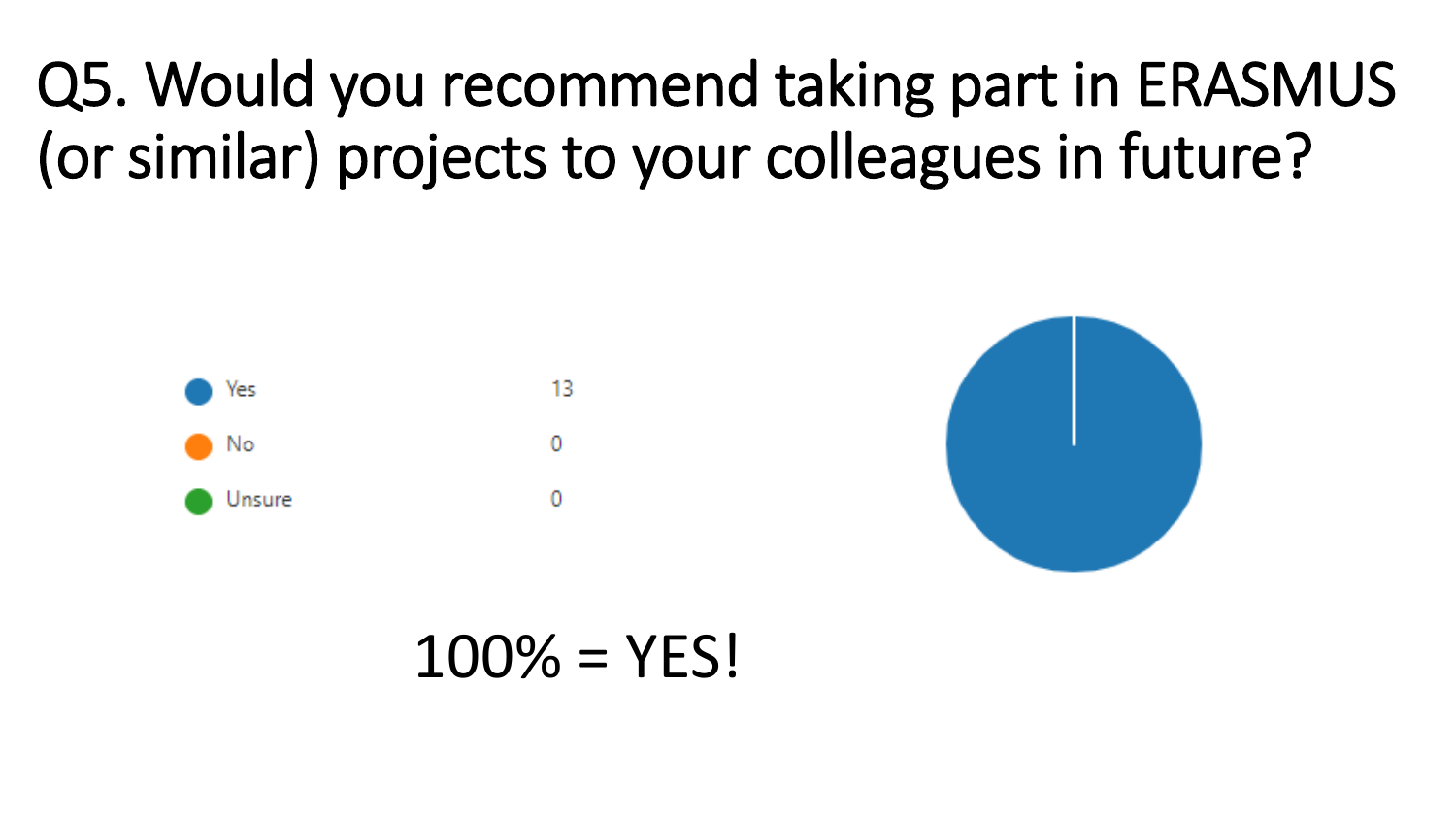# Q6. What has been the best part of the project for you?

- The exchange to Spain and hosting the exchange in Germany. The transnational meetings were also very useful and made the planning of the mobilities a lot easier.
- working with colleagues within the school and also from Spain and Germany. The planning meeting in Germany which I attended was excellent in terms of building professional and social links.
- Travelling and spending time with the staff and students.
- The farewell parties at the end of each section. These events proved the big success for teachers, students and the participating schools as a whole.
- Meeting colleagues from other countries and exchanging ideas with them.
- The range of activities and experiences for staff and students has been exceptional. For me, the highlights were seeing how the students benefitted from their international visit and getting to work with such a supportive and welcoming group of colleagues across UK, Spain and Germany.
- Meeting professionals who have contributed new ways of working that I can apply in my school. Improvement in my communication in English. New friendships.
- Introducing the application of Maths in a real life context to students .
- Interaction amongst students from different countries, workshops related to STEAM areas and the way our students and member of staff related to the project have evolved in a positive way. On our side, participating is this project has made other students and teachers join to other new projects and also we have been able to have different departments involves, and not just the Languages one. Impact for real.
- The opportunity to travel with staff and students to another country to help them to experience life in another school environment and understand different cultures has been very rewarding and thoroughly enjoyable for me personally.
- To work in a team with colleagues from other countries and get to know the different cultures.
- All of it :-) Especially the chance to go to another country to see how school life is. It was interesting seeing the same subjects being taught in another school. The highlight has to be the lifelong friends I have made in both Spain and Germany. The memories created during the transnational meetings and the passion it has given me to see more of the world which I didn't have before this project.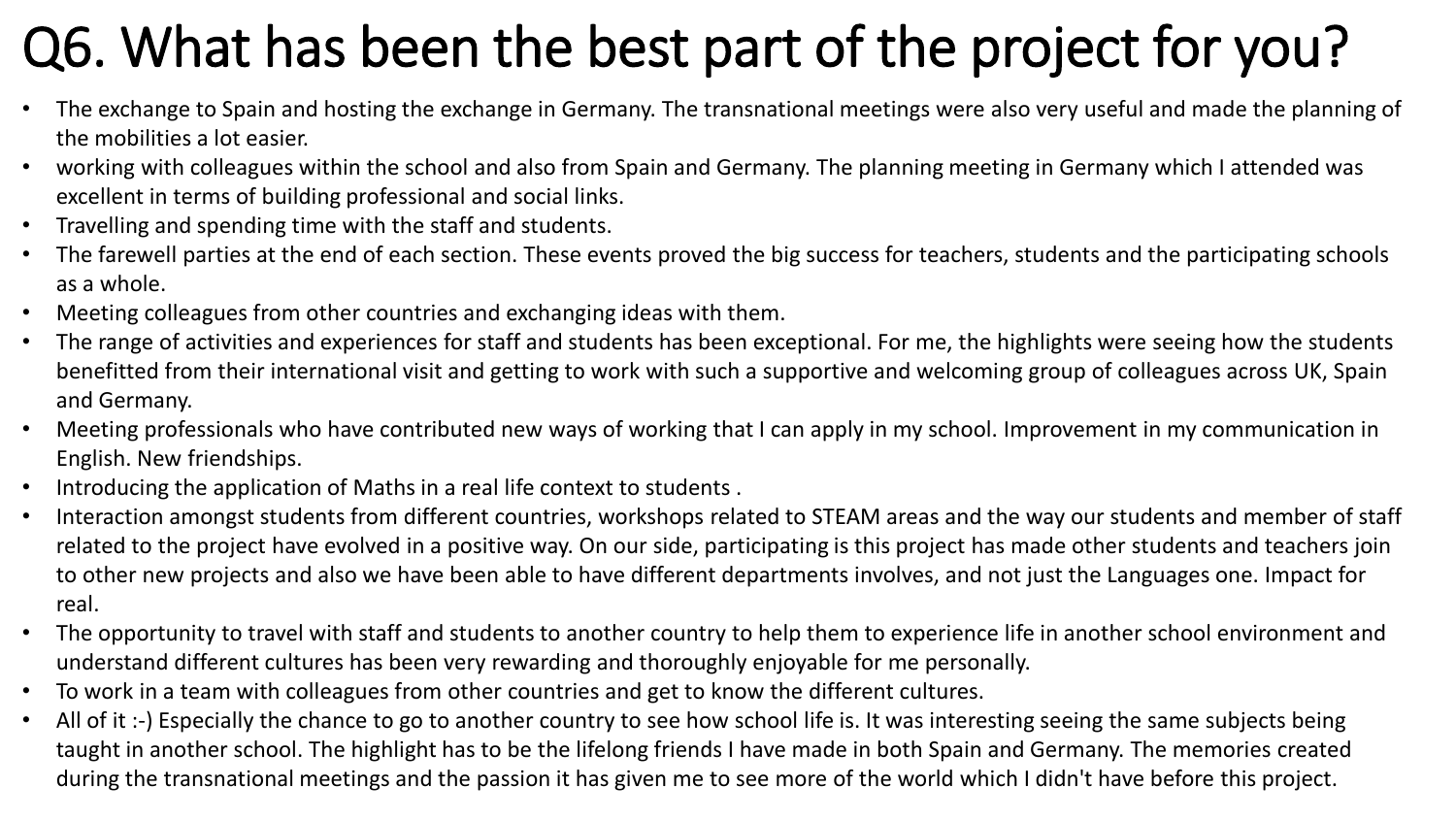### **Q7. What (if anything) have you found challenging or had difficulties with?**

- Of course covid-19 was the most challenging part of the project. Keeping students' motivation up during home -schooling and after the cancellation of the final exchange it was almost impossible.
- The pandemic caused the last year's exchange and meetings to not go ahead, which was the right course of action
- Running workshops requires time and planning and this is always an additional demand, but was always worth it.
- Adjusting the different organisational time frames of each country to find the best dates.
- Finding the time to contribute meaningfully alongside competing priorities has always been the biggest challenge. At times, it has been difficult to keep some students motivated and involved; I am sure this is a greater challenge over a long project.<br>It was also a huge disappointment that we weren't able to invite the students and staff back to activities and culture with them to draw the project to a close.
- At first I had a hard time expressing myself in English
- The initial sell to pupils was challenging.
- Obviously COVID pandemic has been a holdback for all of us as the final mobility to England couldn't take place, which somewhat demotivated students who had been participating in the project for 3 years and couldn´t travel.
- Time to fit everything in is always a challenge, and of course the pandemic did not help and put an abrupt end to our 3 year project which was really disappointing, not least since we could not host the final exchange to UK or host our carefully planned showcase and celebration event. We were all devastated.
- The scheduling of meetings and exchanges with three different countries was challenging.
- Time to meet as staff and with students. If there had been opportunities to get the students together during the school day could have helped parts of the project. Of course COVID stopping the events but hopefully in the future we can have an<br>informal international get together.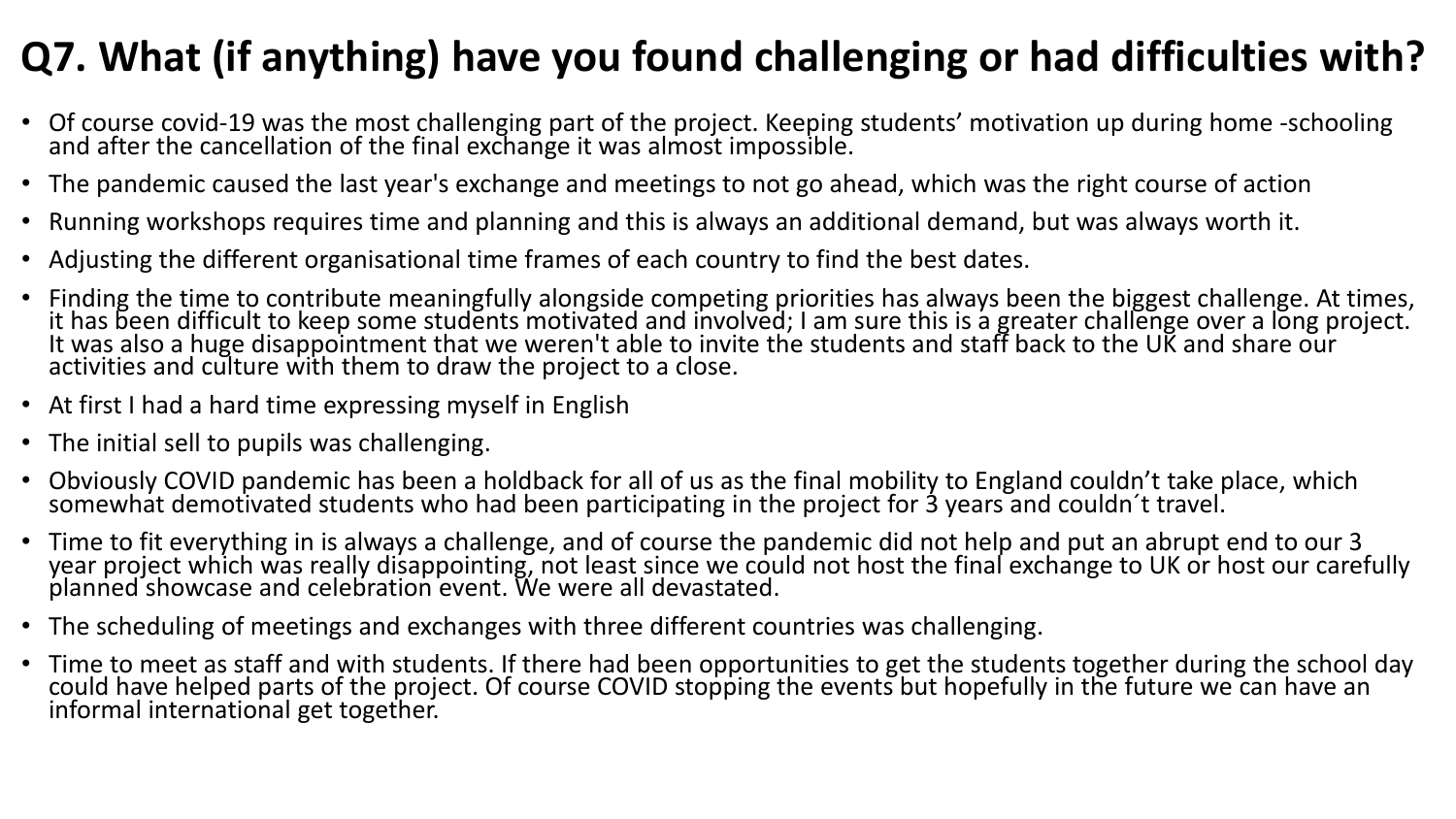# Q8. Do you have any suggestions for improvement for future projects?

- Keep up transnational meetings!
- None
- Improved live links across the countries as technology was sometimes difficult to manage.
- Develop more contact activities between students online, email, mail, whastapp, etwinning ... to maintain and reinforce the ties that are generated in mobility
- I think everything went really well as we where just 3 schools involved and we had particIpated in previous projects. Maybe trying to better interact with ETwinning and having<br>more Videoconference sessions throughout the life os the project, as mobility activities<br>where too further apart.
- Make more use of tools like Zoom for staff project meetings which only became widely used during lockdown.
- Back-up plans in case student exchanges cannot take place.
- More time for staff and students to meet.